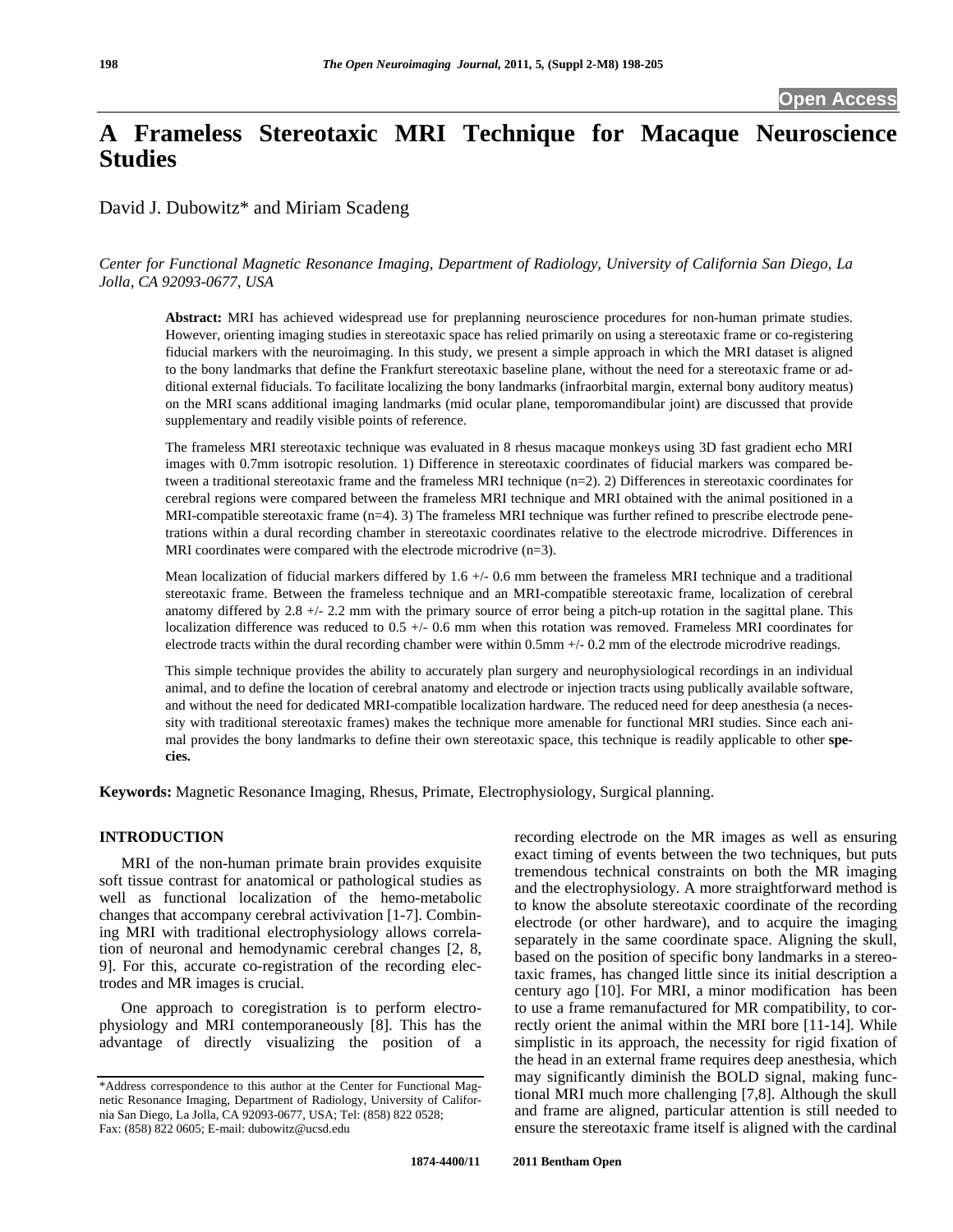axes of the MR scanner. Other studies have used fiducial markers on the skin or implanted into the skull to coregister the anatomy with the images [14-18].

 In this paper, we investigate the utility of a novel frameless method for imaging the macaque brain in standard stereotaxic coordinates. For this, the position of the animal within the MRI scanner can be arbitrary, as the images rather than the animal are rotated into the correct plane. To assess the accuracy of this technique, the stereotaxic location of MRI-compatible fiducial markers from our frameless MRI technique were evaluated against a traditional (neurosurgical) stereotaxic frame. In a second study, the location of cortical and deep brain structures determined by the frameless MRI technique were compared with those measured using a MRI-compatible stereotaxic frame within the MRI bore.

 For interventions within a dural recording chamber, the actual coordinate system is arbritary. Thus, the frameless MRI technique was further modified to use the dural recording chamber itself to define the stereotaxic orientation. Using a custom-designed cap for the chamber filled with gadolinium contrast agent, the images could be rotated to align exactly with the brain as "viewed" from the same perspective of the advancing recording electrode. In a third study, the agreement of measurements of cortical position using the electrode microdrive and frameless MRI stereotaxic technique were compared.

#### **MATERIALS AND METHODS**

#### **Animals and Stereotaxic Measurements**

 Cerebral measurements were made in 8 young adult rhesus macaque monkeys. Three comparison studies were undertaken: 1). Fiducial markers were placed on 2 monkeys to compare the frameless MRI technique with conventional stereotaxic measurements. 2). Four further adult rhesus macaque monkeys were imaged in the MRI while positioned in a MRI-compatible stereotaxic frame, and the location of cerebral landmarks compared with those obtained from the frameless MRI stereotaxic technique. 3). MRI measurements from the dural recording chamber were made in 2 additional macaques that had recently undergone extracellular electrode recordings, to compare the frameless MRI technique with the electrode microdrive location. All imaging studies received Institutional Animal Care and Use Committee approval.

# **MR Imaging:**

 MRI of the 4 monkeys in the MRI-compatible stereotax frame were acquired at 3 Tesla. The remaining 4 MRI studies without a frame were acquired at 1.5 Tesla (2 comparing MRI localization with conventional stereotax frame localization, and 2 with the electrode microdrive position). All imaging used a T1-weighted 3D Inversion Prepared gradient echo sequence. The locations of the 4 points that define the Frankfurt baseline plane were identified on the MRI and the reconstructed images were transformed to align with this baseline plane using AFNI software (Analysis of Functional Neuroimages, NIMH, USA). In all cases MRI resolution was 0.7mm isotropic, with comparable gray-matter/white matter contrast, and imaging times (8 minutes).

#### S**tereotaxic Baseline and Alignment of MR Images**

#### *Theory*

 The Frankfurt baseline plane as seen on a sagittal MR image and on a corresponding macaque skull is shown in Fig. (**1**). This plane, also referred to as the Anthropological Baseline, joins the bony inferior orbital rims and the bony external auditory canals. The coordinate system for stereotaxic positioning is based on having the animal's head oriented so that the Frankfurt plane is horizontal. Once these bony landmarks are identified on MRI, it is possible to transform the MR image into this orientation with simple 3 dimensional rotation irrespective of the animal's actual orientation in the MR scanner. The standard position for stereotaxic zero is then defined midway between the bony external auditory meati which is where the Frankfurt plane intersects the mid-sagittal plane.

## **Frameless MRI Technique** *vs***. Conventional Macaque Stereotaxic Head Frame**

 The accuracy of the frameless MRI stereotaxic technique relative to a conventional stereotax frame was evaluated from the position of seven MRI-visible fiducial markers. Four fiducial skin markers were temporarily sutured to the scalp of one animal, and 3 custom made 3mm glass beads filled with 5 microMol gadolinium dimeglimine (Magnavist, Berlex Laboratories, Wayne, NJ) were implanted in a polymethylmethacrylate headcap in a second animal. For conventional stereotaxic measurements, monkeys were anesthetized with isoflurane anesthesia via an endotracheal tube, and positioned in a Kopf macaque stereotaxic frame (Kopf Instruments, Tujunga, CA). MRI for the frameless stereotaxic measurements were acquired during a separate session, also under isoflurane anesthesia.

 In a conventional stereotaxic frame, the position of the tip of the meatal bar at the bony external auditory meatus defines stereotaxic zero in the anterior-posterior and superior-inferior directions. To define the position of the bar-ends more accurately relative to actual bony landmarks of the exterior auditory meatus, skull radiographs were taken of the bars *in situ*. Fig. (**2**) shows the bar locations on the skull radiographs, and corresponding position superimposed on the macaque skull base, and axial MRI.

# **Frameless MRI Technique** *vs***. MRI-Compatible Stereotaxic Head Frame**

 Four additional animals were positioned in a MRIcompatible stereotaxic head frame (Crist Instrument CO, Inc, Hagerstown, MD)]. The frame with monkey was then positioned in a 3T MRI scanner, with the landmark origin for the scanner at the meatal bars. In the MRI-compatible stereotaxic frame, the animal is already oriented with the Frankfurt plane parallel to the horizontal axis of the scanner, so it is only necessary to set the (0,0,0) origin. The earbars contain a vitamin E contrast media which is easily identifiable on the MR image. The location of the vitamin E defined zero in the superior-inferior and anterior-posterior directions. The midpoint of the bars projected into the midline defined the stereotaxic origin in right-left direction. No additional rotation of the images was required. Images were displayed with AFNI software, with the cursor position corresponding directly to the stereotaxic coordinates. The same images were also used for the frameless stereotaxic MRI technique. To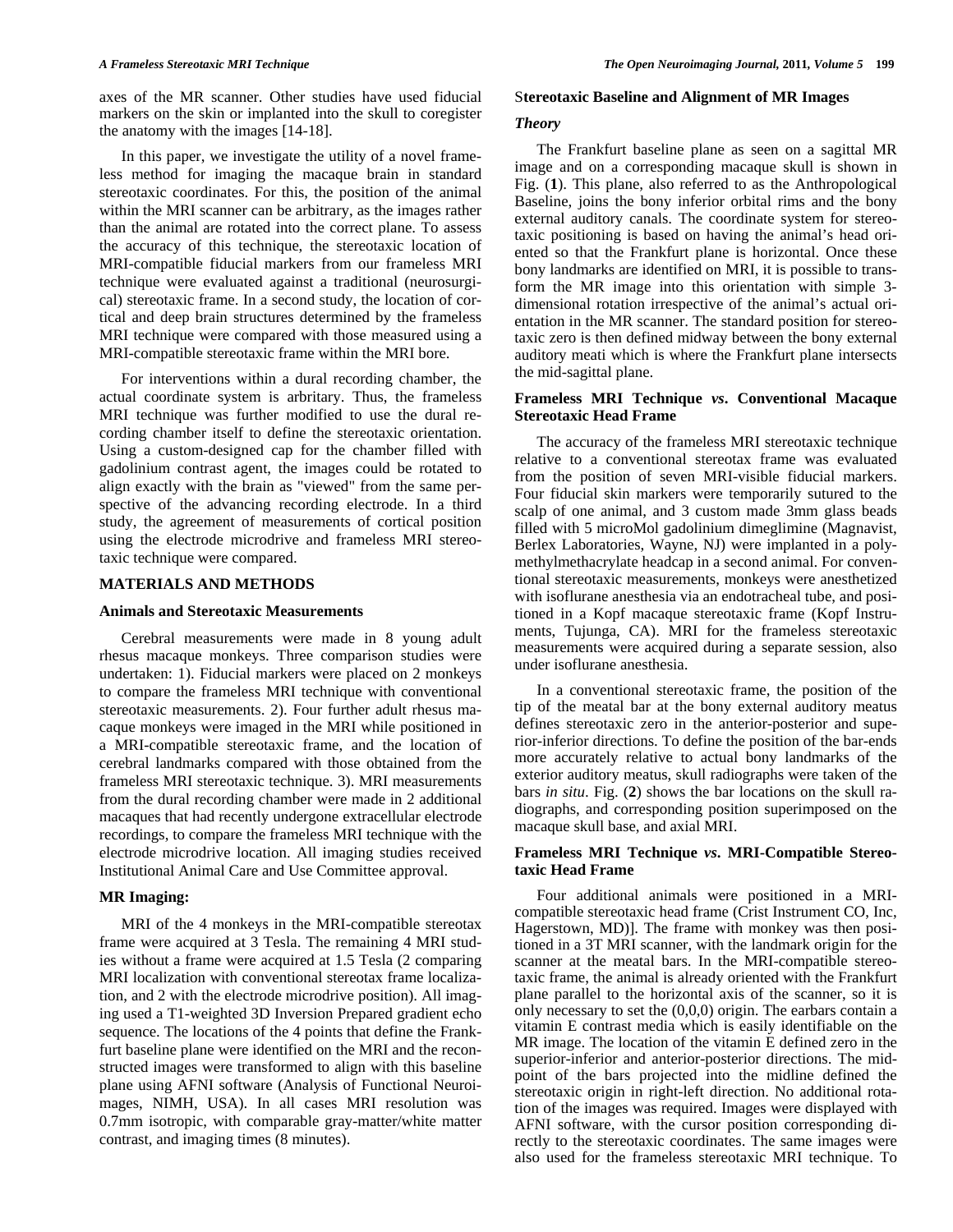



**Fig. (1).** The left image is the Frankfurt baseline plane joining the inferior orbital margin and bony external auditory meatus as seen on MRI. The plane is illustrated on a macaque monkey skull on the right. The MR image is rotated so that the plane joining both inferior orbital margins and both external auditory meatii form a horizontal plane.



**Fig. (2).** Left image (**A**) shows the position of the tip of the meatal bars on a skull radiograph. The medial ends of the bars lie just at the opening of the bony external auditory meati. The relationship of the meatal bars to other bony structures of the skull base is superimposed on the skull (**B**) and relative to other soft tissue structures on MRI (**C**). Since the auditory canal has an oblique course (arrowed) it is helpful to identify the lateral extent of the bony canal with regard to other anatomical landmarks. Fig. (**B**) shows the location of the ends of the bars, and hence the auditory meatus, at the junction of the medial ¾ & lateral ¼ of the temporo-mandibular joint (shaded area). Fig. (**2B**) adapted from http://www.skullsite.co.uk (with permission).

remove any bias, the MR images were initially randomly rotated/shifted, and then subsequently realigned to the Frankfurt plane based on bony landmarks as described above. In this case images were rotated as necessary to ensure that the infraorbital margins and external auditory meati were coplanar. Stereotaxic zero was defined based on bony landmarks projected to the mid-sagittal plane. Stereotaxic coordinates for cortical locations defined by the stereotaxic frame, or framelessly by the bony landmarks were compared for 5 cerebral areas (striate visual cortex, interparietal sulcus, temporal horn of lateral ventricle, arcuate sulcus, superior cerebral peduncle).

# **Frameless MRI Technique Verses Microdrive Localization of Recording Electrodes**

 In 2 additional animals, the relative location of recording tracts visible on MRI were compared with the x-y position provided by the electrode microdrive during a prior electrode

insertion and removal 24 hours earlier (FHC Inc., Bowdoin, ME

 To rotate the cardinal axes for the MR dataset into the same orientation as the recording chamber, a novel fiducial indicator was built into the cap of the dural recording chamber. This consisted of a central hole extending through the cap into the chamber (defining the superior-inferior (z) direction relative to the chamber). This was flanked by two additional blind-ending channels, all 3 channels thus defining the mid-sagittal (y-z) plane. This is shown in Fig. (**3**). The chamber and central hole as well as the blind channels were filled with 0.5 microM gadopentate dimeglumine for MRI conspicuity. A scribe mark on the recording chamber is used to align polar orientation of the electrode positioning head as well as the fiducial cap, ensuring both are aligned in the same orientation.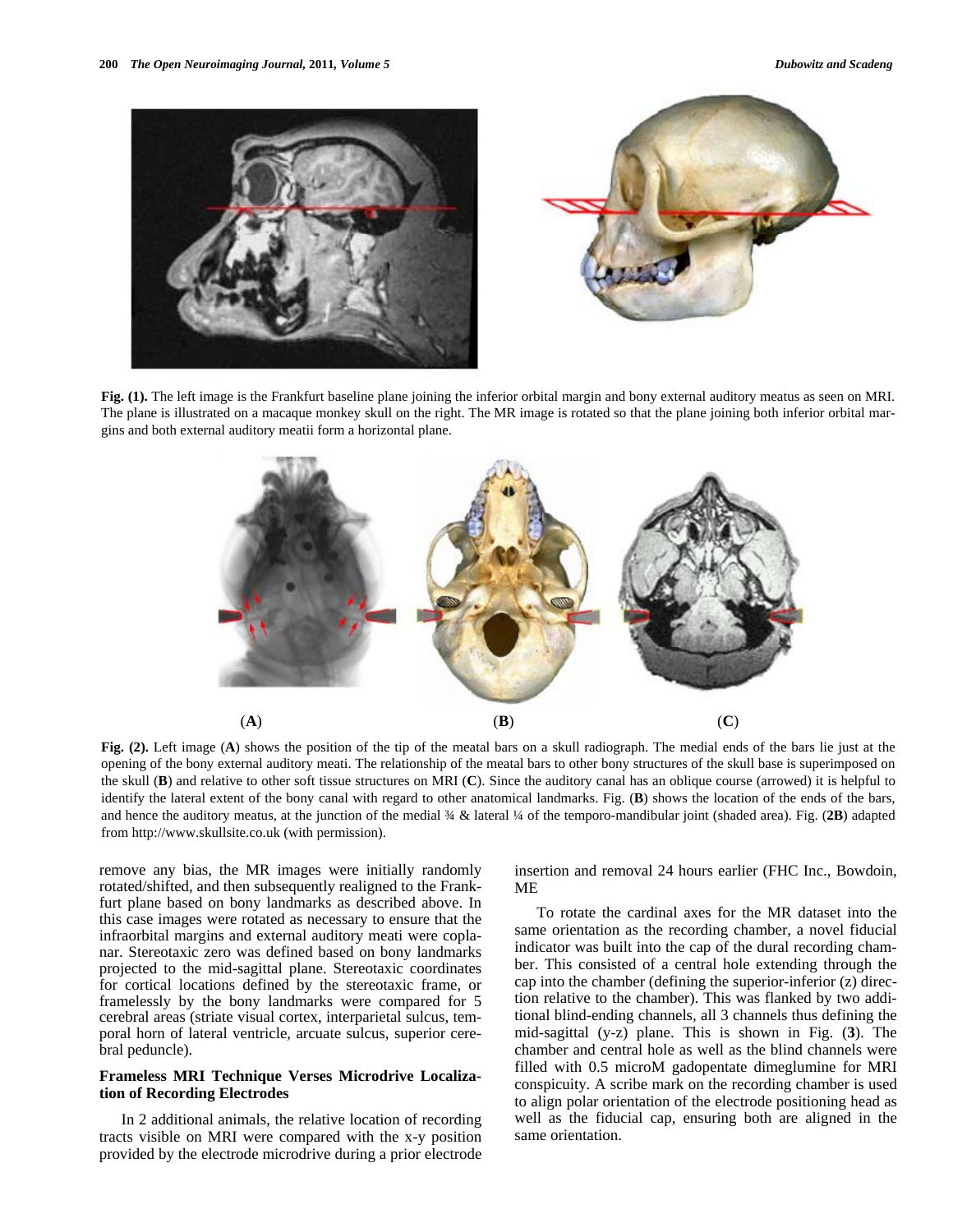

**Fig. (3).** Modified recording chamber cap with central filling hole and two blind channels. The detent on the recording chamber (arrowed) is used to align both the cap (in the MRI) or the electrode microdrive (outside the MRI). The MRI shows a T1 weighted 3D gradient echo image of the chamber positioned over parietal cortex. The image has been rotated to align with the chamber (and the 3 gadolinium-filled holes in the cap) and this is thus a true mid-sagittal image in the orientation of the dural chamber.

 The MR image was transformed and displayed using AFNI software so that the  $(0,0,0)$  origin was set to align with the center of the chamber (open ended gadolinium-filled channel). The z-origin was defined at the dural surface. By positioning the cursor, stereotaxic coordinates can thus be read straight off the AFNI MRI display. The electrode passed through a sheet of paper, allowing a secondary confirmation of the actual electrode position within the recording chamber.

 To assess the accuracy of this technique, comparative measurements of electrode position were made using the electrode positioning head, and by reconstructing the electrode tract visible on the MR images (Fig. **7**). Accuracy in the z-direction (depth) was not assessed, as the MR image of electrode tract provides no indication of z-position.

#### **Measurement of Error for Stereotaxic Coordinates**

 The relative offset for each fiducial or anatomical position were plotted in the 3 cardinal planes - axial (xy), coronal (xz), Sagittal (yx) for each pair of techniques; frameless MRI location vs. conventional stereotaxic frame, frameless MRI location vs. MRI-compatible stereotaxic frame, frameless MRI location vs. electrode microdrive. The discrepancy in location for each point, either anatomical or fiducial, for each technique was expressed as the offset (Euclidean distance) from the zero (no-discrepancy) point. Mean and standard deviation of the offsets were calculated for each pair of techniques evaluated.

#### **RESULTS**

#### **Localizing the Bony Landmarks of The Frankfurt Plane**

 Fig. (**2**) shows a skull radiograph demonstrating the position of the stereotax bars, which are superimposed on the skull base and axial MRI. The meatal bars barely protrude beyond the opening of the bony canal. The cartilaginous external auditory canal is readily visible on T1-weighted MR images, however the exact opening of the bony (as opposed to cartilaginous) external auditory canal can be a difficult landmark to locate on MRI. Both the cartilaginous and bony canals have an oblique orientation (in a postero-lateral to antero-medial orientation), which varies in obliquity from animal to animal, as well as with age. Thus any ambiguity in determining the right-left position of the bony meatal opening will also result in errors in defining the anterior-posterior location.

 To provide additional landmark points, we examined the location of the more easily visible temporomandibular joint relative to the bony external auditory meatus. Both landmarks are readily seen on the skull base (Fig. **2b**), with the tip lying at the junction of the medial three quarters / lateral quarter of the temporo-madibular joint (TMJ). This provides a valuable secondary landmark to define the lateral extent of the bony canal more clearly. Fig. (**4**) shows this location on a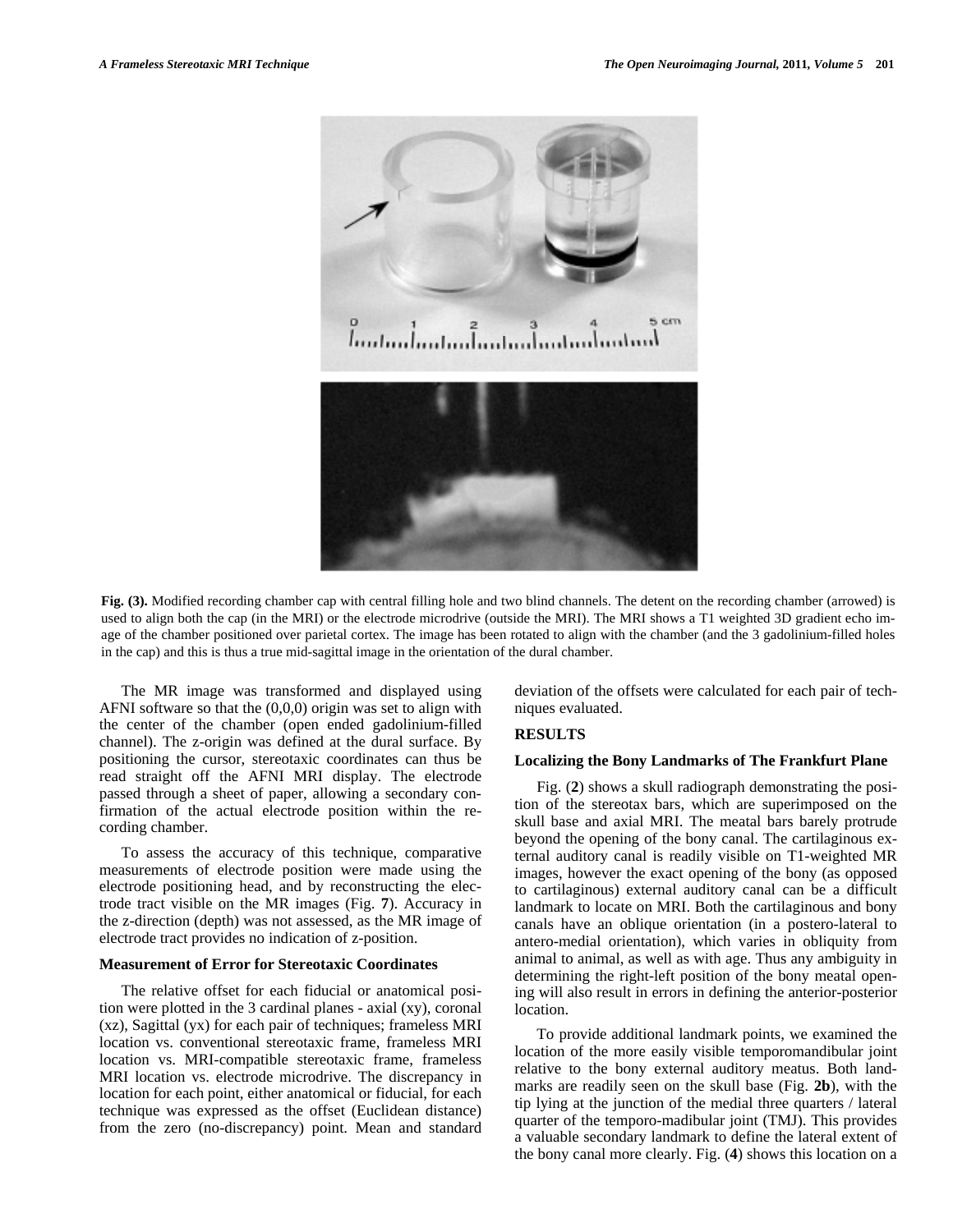

**Fig. (4).** Coronal view through the temporomandibular joints (arrowed). Red line indicated the parasagittal plane corresponding to the opening of the external auditory meatus (meatus not seen on this slice). Note this plane corresponds approximately to the junction of lateral 1/4, medial 3/4 of the temporomandibular joint.

 The inferior orbital ridge is also readily visible on the sagittal MRI (see Fig. **1a**) and defines the anterior extent of the Frankfurt plane. Since the orbital margin is a curved surface in the coronal plane, it is important to select its most inferior extent. In the anesthetized animal, as the eyes assume a neutral position, this was found to correspond to the mid point of the ocular lens, i.e. the inferior extent of the inferior orbital ridge and the mid point of the lens both lie in the mid-ocular para-sagittal plane. This provided a helpful secondary landmark to locate the trough of the inferior orbital ridge.

#### **Frameless MRI** *vs***. Conventional Stereotaxic Coordinates**

 The difference in stereotaxic position (in mm) between the stereotaxic frame and MRI images for the 12 fiducial markers (in 2 monkeys) were plotted for the 3 cardinal planes in Fig. (**5**). The Euclidean distance was calculated for each error measurement. Mean Euclidean offset was 1.6 mm

(standard deviation 0.6 mm).

#### **Frameless MRI** *vs***. MRI-Compatible Stereotax Frame**

 The difference in stereotaxic measurement in mm between the MRI-compatible stereotaxic frame and frameless stereotaxic MRI images were plotted for the 3 cardinal planes in Fig. (**6**). The Euclidean distance was calculated for each error measurement. Mean Euclidean offset was 2.8 mm (standard deviation 2.2 mm).

 We noted a constant 7 degree slant of the MRIcompatible frame relative to the MR Images for all studies representing a small incline of the stereotaxic frame when on the MRI table that had not been previously apparent. When this was accounted for, the mean Euclidian error was reduced to 0.5 mm (sd 0.6 mm) (Fig. **7**).

#### **Electrode Position from MRI** *vs***. Electrode Microdrive**

 MRI of electrode tracts relative to the dural recording chamber are show in fig. (**8**). The x-y (axial) difference for the position of the 11 electrode tracts are shown in Fig. (**9**) for 2 monkeys comparing the positions measured by MRI and by the electrode microdrive (the depth (z) was not measured). The Euclidean distance was calculated for each error measurement. Mean Euclidean offset was 0.5 mm (standard deviation 0.2 mm).

## **DISCUSSION**

 Comparing the frameless MRI technique with conventional external stereotaxic frame coordinates, the mean positional error was 1.3mm. When compared with MRI of the monkey in a MRI-compatible stereotaxic frame the mean positional error was 2.8 mm. MRI-compatable stereotaxic frames provide accurate localization of the animal within the frame, however, these studies have shown that a potential pitfall with the MRI-compatable frame is ensuring it is correctly aligned within the scanner. When the unexpected slope of the frame on the scanner table was corrected, there is very close agreement of the frameless technique with the MRIcompatable frame. The 0.5mm difference in position is at the limit of the image resolution (0.7mm) for the acquired MRI data. This technique thus provides accurate MR localization for surgical placement of imaging and recording hardware, without the necessity for expensive MRI-compatible hardware, and the ability to use much lighter sedation. or even MRI without sedation [1,19]. In addition the ability to image



**Fig. (5).** Error in stereotaxic measurement in the 3 cardinal planes (axial, coronal, sagittal) between a conventional stereotaxic frame and the frameless MRI technique for 12 fiducial markers in 2 monkeys. Mean error (expressed as the Euclidean distance of the offset) was 1.6 mm (S.D. 0.6 mm).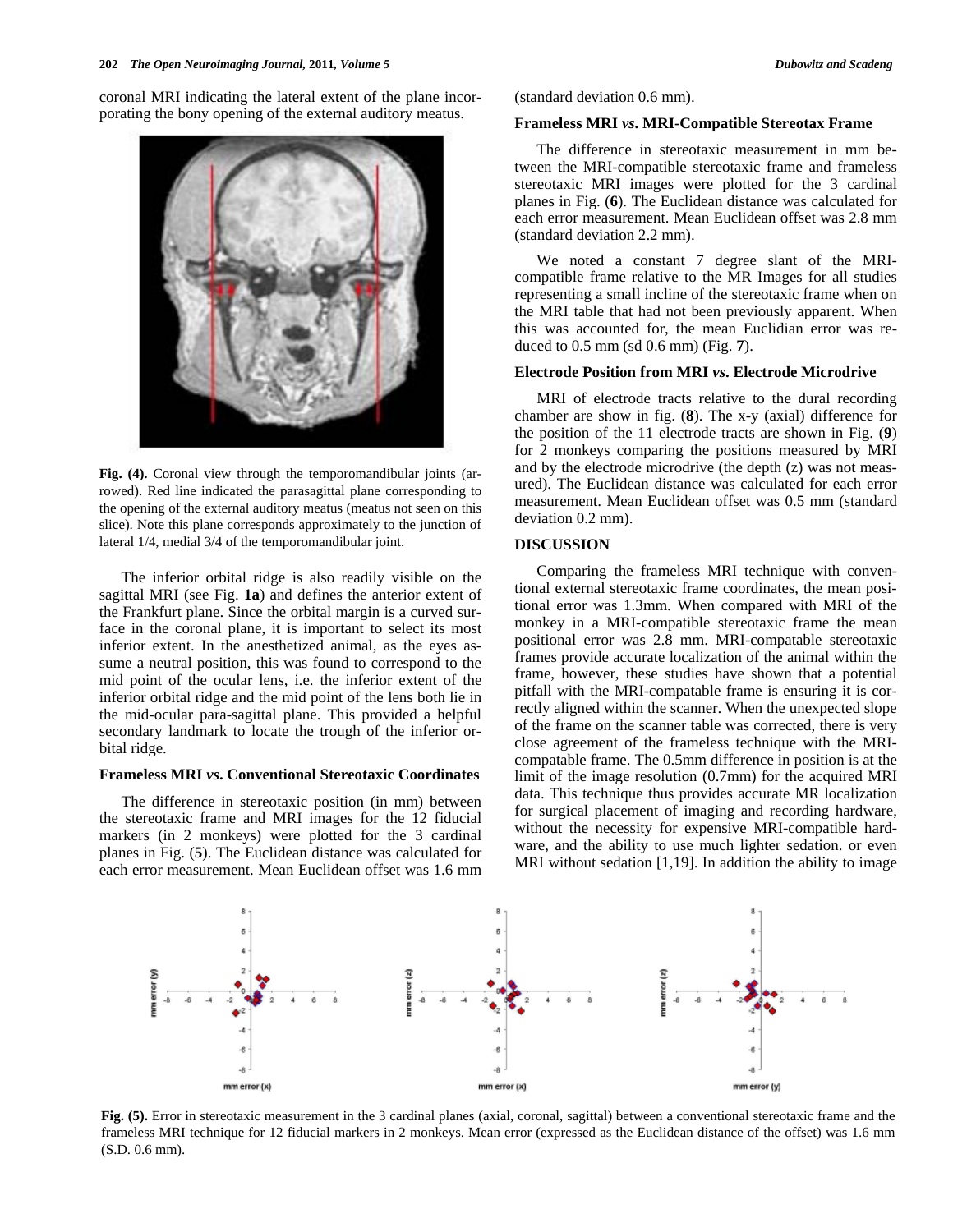

**Fig. (6).** Error in stereotaxic measurement in the 3 cardinal planes between images acquired with a MRI-compatible stereotaxic frame and the frameless MRI technique for 5 cerebral locations in 4 monkeys. Mean error expressed as the Euclidean distance of the offset was 2.8 mm (S.D. 2.2 mm).



**Fig. (7).** Same data from Fig. (**6**), but corrected for the 7-degree rotation error of scanner table. This reduced the mean error (Euclidean distance of the offset) to 0.6 mm (S.D. 0.5 mm).



Fig. (8). Electrode tract (arrowed) visible on 3D gradient echo images MRI 24 hours after electrode recording in parietal cortex. Areas of dural thickening are also readily outlined by the gadolinium contrast agent in the recording chamber (arrow head).

without hardware attached to the animal also considerably reduces image distortion.

 Previous authors have advocated that stereotaxic imaging requires that the animal be imaged while in a stereotaxic frame [20]. The close agreement between the frameless technique and a conventional frame means the MRI coordinates reported in this study demonstrated that accurate frameless stereotaxic MRI is readily feasible, and the coordinates can then be transferred directly to an external stereotaxic frame. We have already used this technique for planning neurosurgery, acute electrode placement [7,21] and chronic electrode placements [22].

 As with the other studies [23], we found the positional accuracy of this frameless co-registration is sub-millimeter and of the same order as the imaging pixel resolution. For our 3D anatomical MRI sequences, this was 0.7 mm. This small positional error becomes even less of concern when localizing functional MRI studies, where the functional MRI pixel sizes used are considerable larger.

 The method described here has been used for planning surgical placement of electrophysiology recording chambers, and for accurately positioning recording electrodes in a specific area of cerebral cortex within a dural chamber [7]. It has also been used to reconstruct the location of electrode recording tracts from the small amount of hemoglobin left in the tract acutely, or the gliosis associated with prolonged electrode recordings [21]. For this study we were not able to assess the positional accuracy for electrode positions in the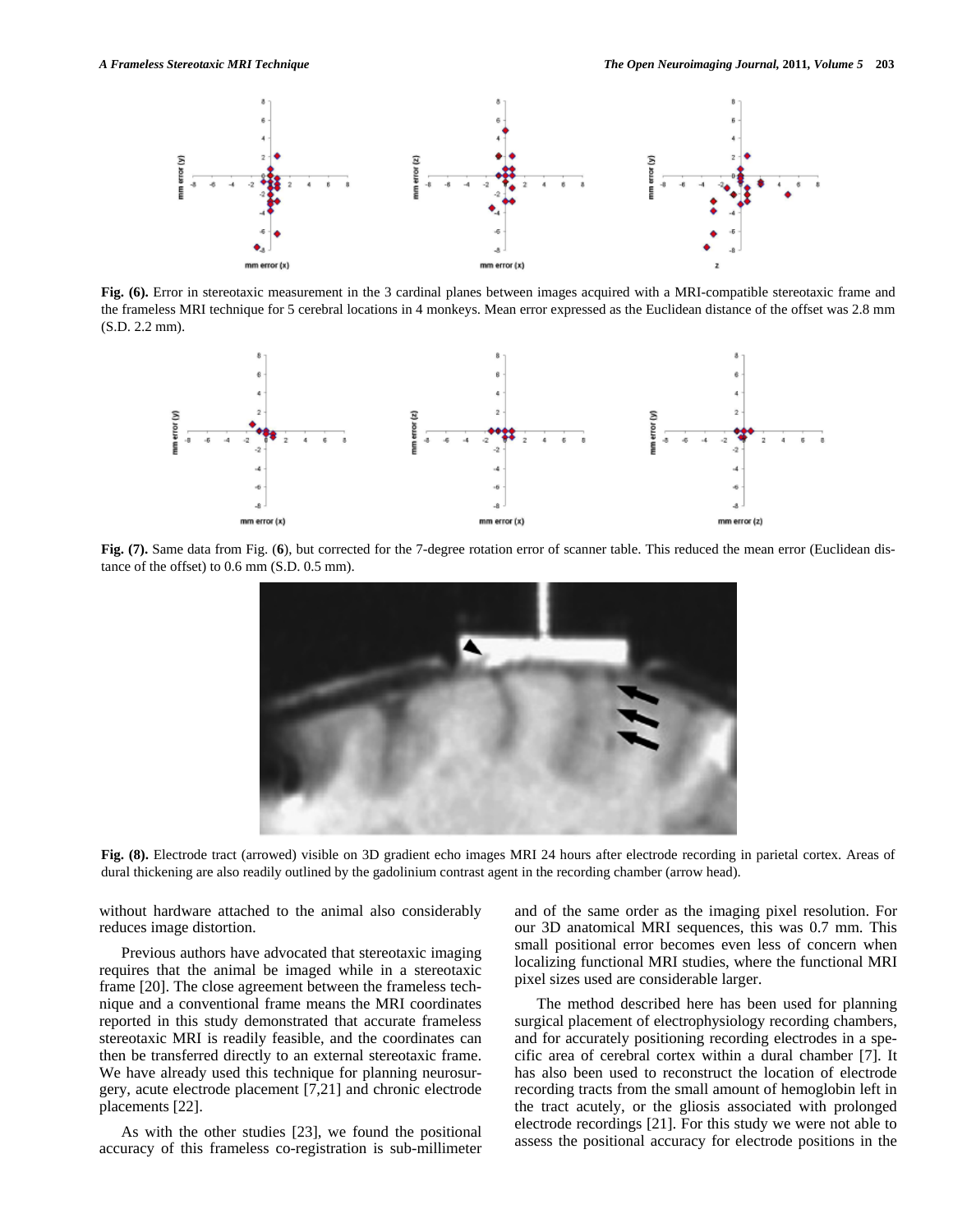

**Fig. (9).** Error in measurement of electrode position relative to the recording chamber in the *x-y* plane between the position of the electrode microdrive and the frameless MRI technique. Mean error (expressed as the Euclidean distance of the offset) was 0.5 mm (S.D. 0.2 mm).

z-direction (depth), as the exact depth of the electrode penetration was not clearly seen on MRI. The electrode penetration depth is usually referred relative to the external dural surface. Due to variable degrees of dural thickening within a recording chamber, this is not necessarily a constant reference point and thus would only be relevant soon after the MRI has been acquired and before any dural remodeling has had time to take place.

#### **CONCLUSION**

 The simple frameless MRI stereotaxic technique described here is straightforward to implement using readily available software, and no additional stereotaxic or restraining hardware. It provides comparable localization to conventional stereotaxic frames or imaging localization using MRI– compatible frames. A further modification also allows planning and confirmation of the location of electrode penetrations or microinjection within a dural recording chamber. Since each animal provides the bony landmarks to define their own stereotaxic space, this technique is readily adaptable to other stereotaxic planes [24] or other species.

#### **ACKNOWLEDGMENT**

 The Authors are grateful to Will Higgs for kind permission to use his skull database (http://www.skullsite.co.uk/) for Figs. (**1**) and (**2**). Also to John Reynolds at The Salk Institute for permission to include MRI-compatible stereotaxic frame images from his animals. David Dubowitz is supported by NIH grant NS053934

#### **REFERENCES**

[1] Dubowitz DJ, Chen D-Y, Atkinson DJ, *et al*. Functional magnetic resonance imaging in macaque cortex. NeuroReport 1998; 9: 2213- 8.

- [2] Disbrow EA, Slutsky DA, Roberts TP, Krubitzer LA. Functional MRI at 1.5 tesla: a comparison of the blood oxygenation leveldependent signal and electrophysiology. Proc Natl Acad Sci U S A 2000; 97(17): 9718-23.
- [3] Vanduffel W, Fize D, Mandeville JB, *et al*. Visual motion processing investigated using contrast agent-enhanced fMRI in awake behaving monkeys. Neuron 2001; 32(4): 565-77.
- [4] Brewer AA, Press WA, Logothetis NK, Wandell BA. Visual areas in macaque cortex measured using functional magnetic resonance imaging. J Neurosci 2002; 22(23): 10416-26.
- [5] Nakahara K, Hayashi T, Konishi S, Miyashita Y. Functional MRI of macaque monkeys performing a cognitive set-shifting task. Science 2002; 295(5559): 1532-6.
- [6] Tsao DY, Freiwald WA, Knutsen TA, Mandeville JB, Tootell RB. Faces and objects in macaque cerebral cortex. Nat Neurosci 2003; 6(9): 989-95.
- [7] Dubowitz DJ. Functional Magnetic Resonance Imaging in Rhesus Macaque Monkeys [Ph.D. Thesis]. Pasadena: California Institute of Technology; 2002.
- [8] Logothetis NK, Pauls J, Augath M, Trinath T, Oeltermann A. Neurophysiological investigation of the basis of the fMRI signal. Nature 2001; 412(6843): 150-7.
- [9] Tsao DY, Freiwald WA, Tootell RB, Livingstone MS. A cortical region consisting entirely of face-selective cells. Science 2006; 311(5761): 670-4.
- [10] Horsley VAH, Clarke RH. The structure and function of the cerebellum examined by a new method. Brain 1908; 31: 45-124.
- [11] Saunders RC, Aigner TG, Frank JA. Magnetic resonance imaging of the rhesus monkey brain: use for stereotactic neurosurgery. Exp Brain Res 1990; 81(2): 443-6.
- [12] Alvarez-Royo P, Clower RP, Zola-Morgan S, Squire LR. Stereotaxic lesions of the hippocampus in monkeys: determination of surgical coordinates and analysis of lesions using magnetic resonance imaging. J Neurosci Methods 1991; 38(2-3): 223-32.
- [13] Baker SN, Philbin N, Spinks R, *et al*. Multiple single unit recording in the cortex of monkeys using independently moveable microelectrodes. J Neurosci Methods 1999; 94(1): 5-17.
- [14] Rebert CS, Hurd RE, Matteucci MJ, De LaPaz R, Enzmann DR. A procedure for using proton magnetic resonance imaging to determine stereotaxic coordinates of the monkey's brain. J Neurosci Methods 1991; 39(2): 109-13.